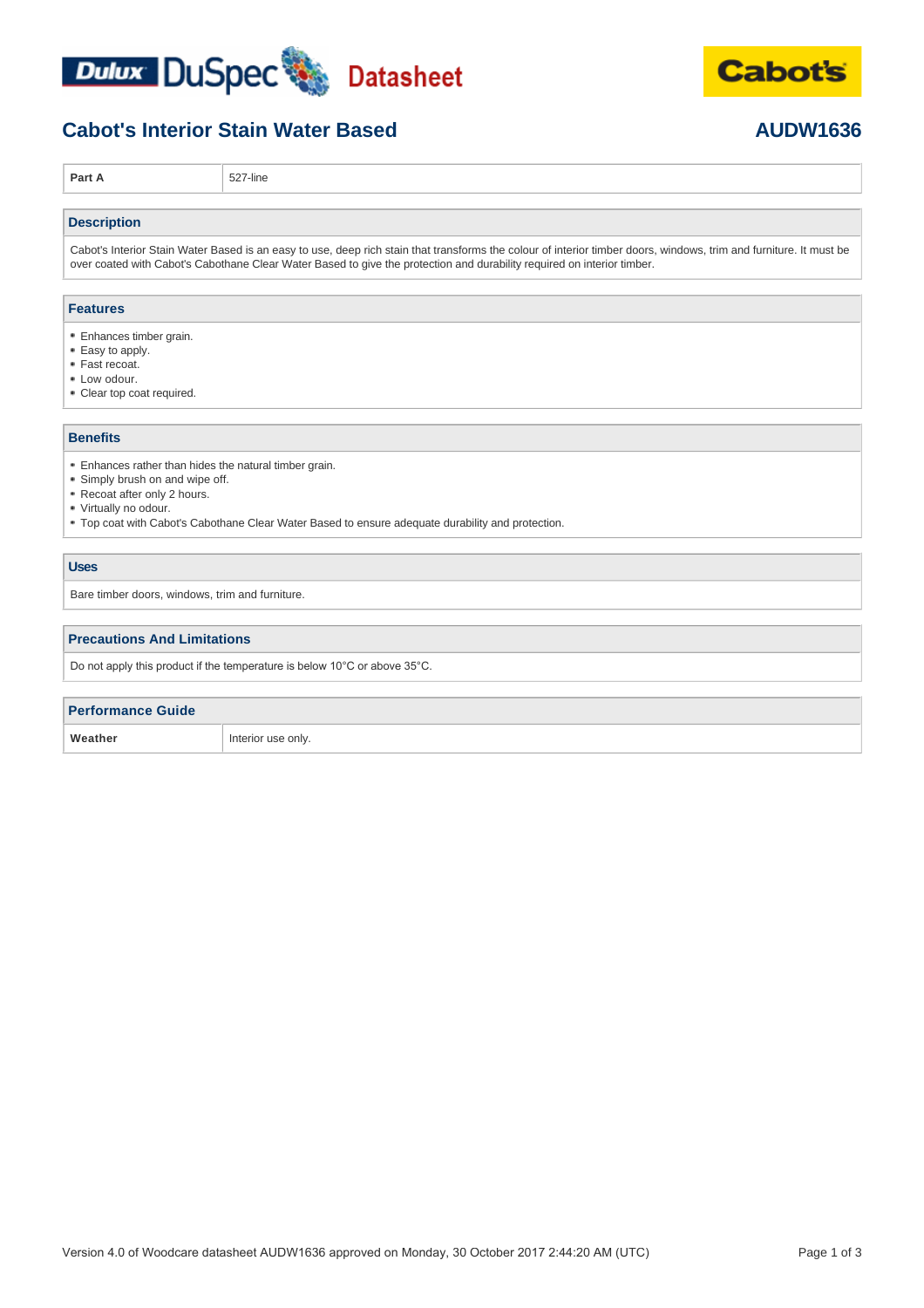# Dulux DuSpec Datasheet



| <b>Typical Properties</b>                           |                                                                                                                                                                                                                                                                                                                                                                                                                     |         |                   |            |             |
|-----------------------------------------------------|---------------------------------------------------------------------------------------------------------------------------------------------------------------------------------------------------------------------------------------------------------------------------------------------------------------------------------------------------------------------------------------------------------------------|---------|-------------------|------------|-------------|
| <b>Gloss Level</b>                                  | Matt                                                                                                                                                                                                                                                                                                                                                                                                                |         | <b>Components</b> | 1          |             |
| Number Of<br>Coats                                  | $\mathbf{1}$                                                                                                                                                                                                                                                                                                                                                                                                        |         | V.O.C. Level      | $<$ 15g/L  |             |
| <b>Meets GBCA</b><br><b>VOC</b><br>Requirement?     | Yes.<br>Total Volatile Organic Content (TVOC) values are<br>calculated in accordance to the stated methodology within<br>Green Star Technical Manuals. The TVOC content is<br>theoretically calculated as the sum total of the known VOC<br>values of the product's raw material components. These<br>materials include the base paint plus additional low VOC<br>tinter required for non-factory packaged colours. |         | <b>Touch Dry</b>  | 30 minutes |             |
| <b>Clean Up</b>                                     | Water                                                                                                                                                                                                                                                                                                                                                                                                               |         |                   |            |             |
| Application<br>Method                               | Roller<br><b>Brush</b><br>Other: Rag                                                                                                                                                                                                                                                                                                                                                                                |         |                   |            |             |
| <b>Application</b><br><b>Conditions</b>             | <b>Solids By Volume</b>                                                                                                                                                                                                                                                                                                                                                                                             | 10      |                   |            |             |
|                                                     |                                                                                                                                                                                                                                                                                                                                                                                                                     | Min     |                   | Max        | Recommended |
|                                                     | Wet Film Per Coat (microns)                                                                                                                                                                                                                                                                                                                                                                                         |         |                   |            | 80          |
|                                                     | Dry Film Per Coat (microns)                                                                                                                                                                                                                                                                                                                                                                                         |         |                   |            | 8           |
|                                                     | <b>Recoat Time (min)</b>                                                                                                                                                                                                                                                                                                                                                                                            | 2 hours |                   |            |             |
|                                                     | Theoretical Spread Rate (m <sup>2</sup> /L)                                                                                                                                                                                                                                                                                                                                                                         |         |                   |            | 12          |
| <b>Typical</b><br><b>Properties</b><br><b>Notes</b> | <b>SPREADING RATE</b><br>Up to 12 square metres per litre depending on the porosity and condition of the timber.<br>DRYING AND RECOAT TIME<br>All timings quoted at 25C and 50% humidity. Cooler or humid conditions may require longer.                                                                                                                                                                            |         |                   |            |             |

| <b>Application Guide</b>                     |                                                                                                                                                                                                                                                                                                                                                                                                                                                                                                                                                                                                                                                                                                                                                                             |  |
|----------------------------------------------|-----------------------------------------------------------------------------------------------------------------------------------------------------------------------------------------------------------------------------------------------------------------------------------------------------------------------------------------------------------------------------------------------------------------------------------------------------------------------------------------------------------------------------------------------------------------------------------------------------------------------------------------------------------------------------------------------------------------------------------------------------------------------------|--|
| <b>Surface</b><br>Preparation                | * Note: Fill nail holes, cracks and other defects with Cabot's Wood Tone Putty after applying the first coat of this product for accurate colour<br>matching.<br>Remove stains, dirt, wax, grease and oil with mineral turpentine. Remove any polish with a suitable floor polish remover.                                                                                                                                                                                                                                                                                                                                                                                                                                                                                  |  |
|                                              | <b>BARE TIMBER</b><br>Sand the surface smooth using 180 - 240 grit sandpaper. Sand only in the direction of the grain. Remove all traces of sanding dust.                                                                                                                                                                                                                                                                                                                                                                                                                                                                                                                                                                                                                   |  |
|                                              | PREVIOUSLY COATED TIMBER<br>Completely remove the previous coating using a paint stripper or by sanding.<br>Remove all traces of sanding dust.                                                                                                                                                                                                                                                                                                                                                                                                                                                                                                                                                                                                                              |  |
|                                              | <b>IMPORTANT</b><br>The natural colour of the timber will affect the finished colour of the stain. The clear coating used to seal the stain may also have some<br>affect on the final colour. Always test the stain on an off cut or concealed part of the actual job before proceeding.                                                                                                                                                                                                                                                                                                                                                                                                                                                                                    |  |
|                                              | <b>STAINING A FLOOR</b><br>For the best method of staining a floor, please refer to the Cabot's Stain & Varnish range.                                                                                                                                                                                                                                                                                                                                                                                                                                                                                                                                                                                                                                                      |  |
| Application<br>Procedure<br>And<br>Equipment | • Roller, Brush, Rag<br>* Stir thoroughly with a broad flat paddle until pigment is mixed in and colour is uniform. Keep well stirred during use. If using more than one<br>can, mix all cans together into a larger container to ensure colour uniformity.<br>Apply with a good quality brush, roller or lint free rag and work the stain evenly into the grain.<br>Allow to set for 1 - 5 minutes then rub with a clean soft cloth using a circular motion to remove any excess stain and produce an even<br>coloured surface. The intensity of the colour will depend on porosity of timber and the length of time before the stain is wiped off.<br>Allow 2 hours drying time.<br>Apply Cabot's Cabothane Clear Water Based as a top coat following label instructions. |  |
|                                              | <b>MAINTENANCE</b><br>Regular inspection of all coated surfaces is recommended.                                                                                                                                                                                                                                                                                                                                                                                                                                                                                                                                                                                                                                                                                             |  |